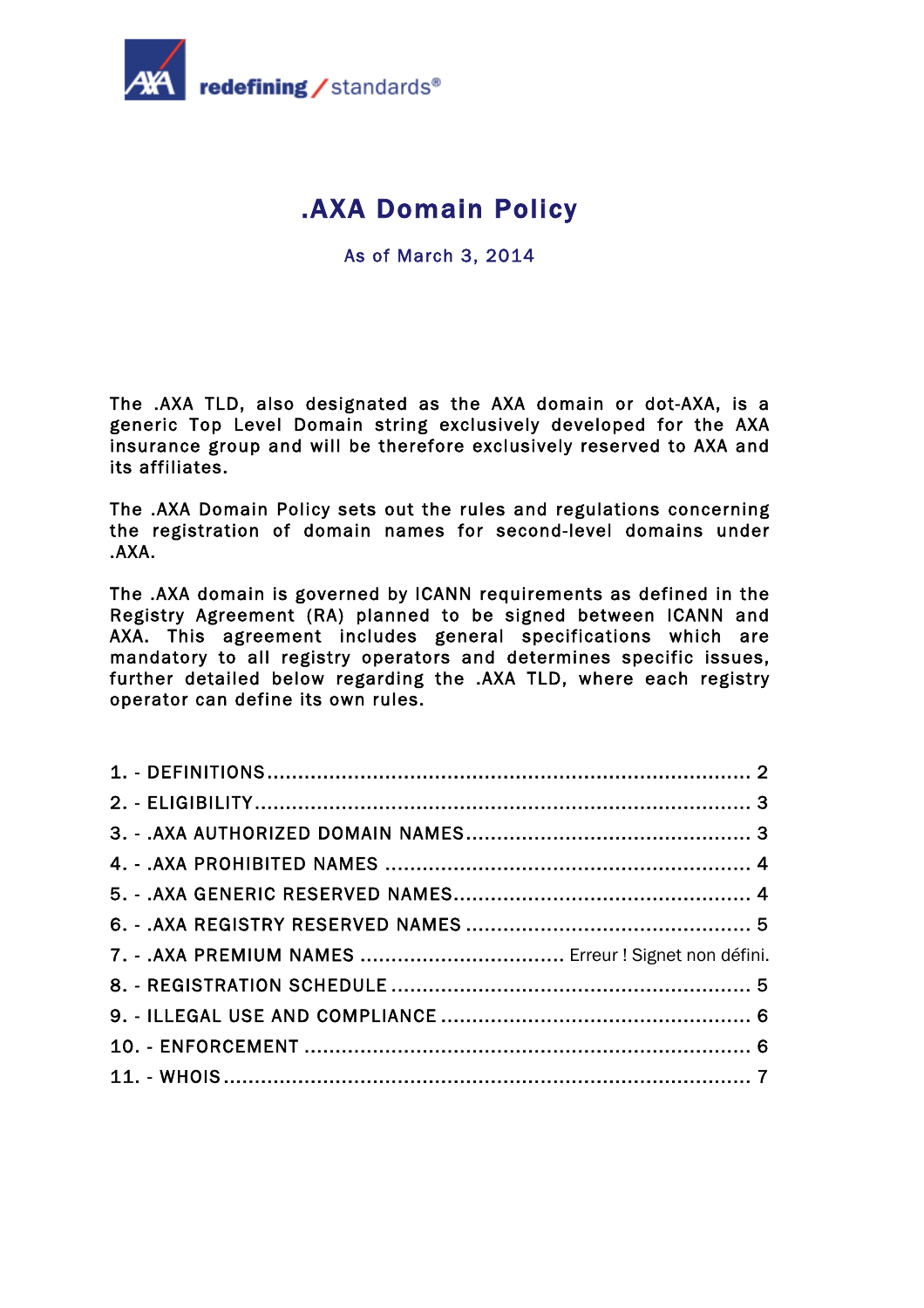

## 1. - DEFINITIONS

Affiliate - An Affiliate means a person or entity as defined in paragraph 2.9(c) of the ICANN Registry Agreement (see Appendix 1.).

.AXA Registrar / Accredited Registrar — Accredited Registrar means an ICANN Accredited Registrar that is also Accredited for the .AXA Registry in this document. A registrar is a company designed to provide domain registration service to other companies or individuals. AXA has selected the US company Mark Monitor as exclusive registrar for dot-AXA. Having an exclusive registrar is undermining the Registry Operator Code of Conduct (CoC) defined in Specification 9 of the RA; therefore, AXA has filed an exemption form request to CoC to be authorized to work with an exclusive registrar.

Eligibility Requirements — Eligibility Requirements mean the requirements to qualify as a domain registrant for the dot-AXA TLD.

GAC — Government Advisory Committee of ICANN.

Go Live  $-$  Go Live refers to the stage after the completion of the Launch phase. Upon

ICANN — Internet Corporation for Assigned Names and Numbers.

International Domain Name — An International Domain Name or IDN are is an Internet domain name that contains at least one label that is displayed in software applications, in whole or in part, in a languagespecific script or alphabet, such as Arabic, Chinese, Russian, Tamil or the Latin alphabet-based characters with diacritics, such as French.

Label - Label, or second-level domain (SLD), refers to the individual words or characters to the left of the dot of the dot-AXA top-level domain.

Launch phase — Launch phase refers to the initial phase of availability of the dot-AXA domain starting with the Sunrise and ending before the Go Live phase.

Registrant — The Registrant of a domain name is the entity having registered a dot-AXA secondary level domain name, including the contact used when making the registration.

Registry — The Registry, or the registry operator, means the entity administering the TLD, being the team in the AXA Group in charge of the dot-AXA operations.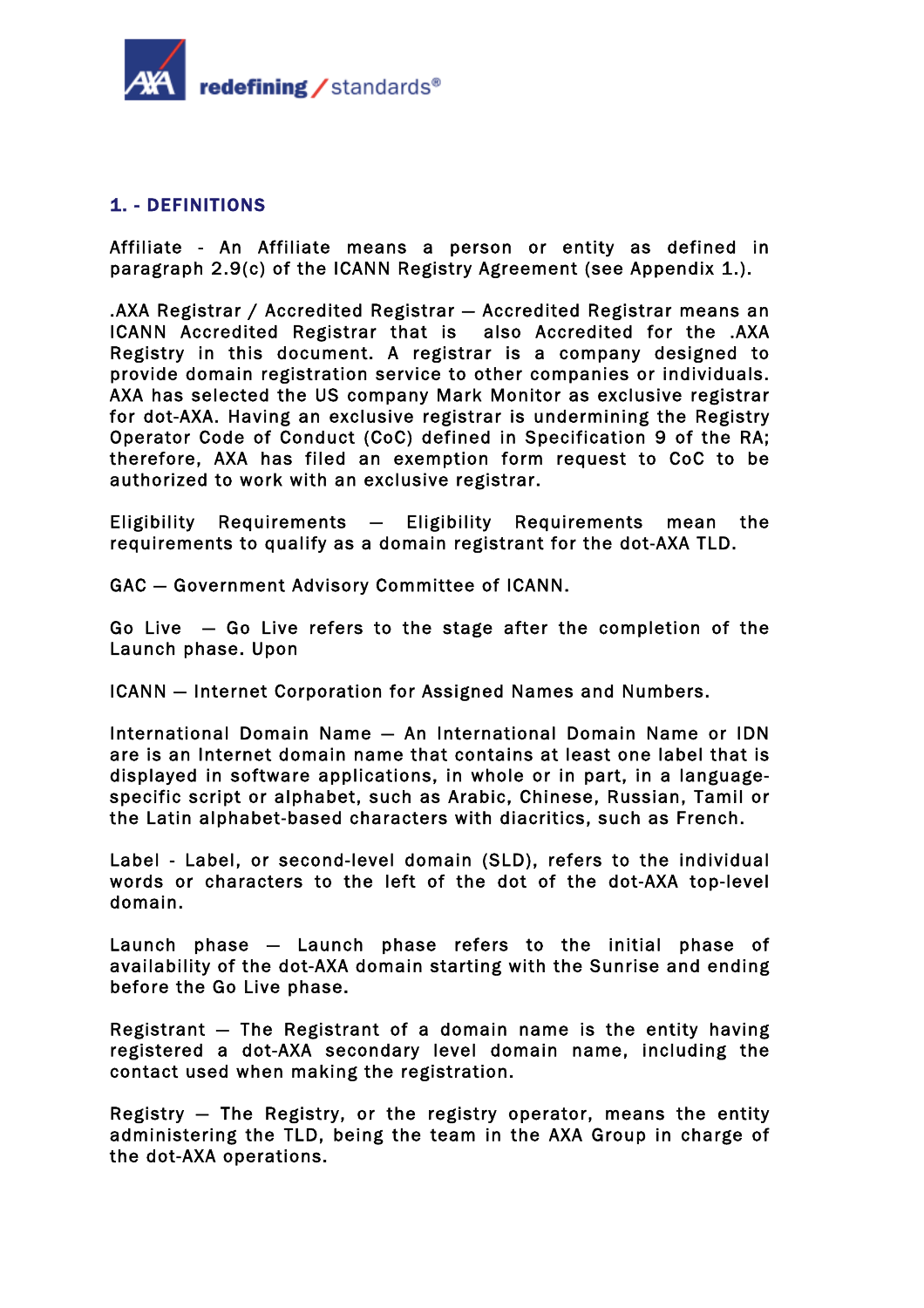

Reserved Names List / RNL — The list of domain names to be reserved from the availability for general registrations and to be allocated based on appropriate processes described by ICANN or specifically developed policies of the dot-AXA Registry.

Sunrise — Sunrise means a dot-AXA domain name registration process in which eligible trade mark holders may apply for labels under the dot-AXA TLD that match their trade marks.

SLD — Domain name, or second-level domain, or label, or domain, refers to the individual words or characters to the left of the dot of the .AXA top-level domain such as the string "insurance" in the domain name "insurance.axa".

TLD — Top Level Domain, like dot-AXA or ".com".

TMCH — TMCH means the Trademark Clearinghouse, a service operated by Deloitte and IBM upon ICANN delegation which purpose is to facilitate the Sunrise services and claims services for trade mark rights holders.

### 2. - ELIGIBILITY

In order to apply for a dot-AXA SLD, the registrant will have to be a verifiable entity of AXA Group. Only the entities of AXA Group and its Affiliates are eligible to register SLD in the dot-AXA TLD. The Registry verifies all domain name registrations upon registration and renewal.

The registration of domain names in the dot-AXA TLD will be centralized and managed as detailed in Section 8.

#### 3. - .AXA AUTHORIZED DOMAIN NAMES

Labels under .AXA can only be registered as required in the technical standards of ICANN, such as but not limited to RFC 1035, RFC 2181, RFC 952, RFC 1123, and RFC 3696.

.AXA labels can consist of letters, the digits 0 to 9, and the hyphen character. The name may not start or end with a hyphen. It must consist of at least 3 and at most 63 characters. Some examples of authorized SLDs:

abc.axa 2014.axa auto-insurance.axa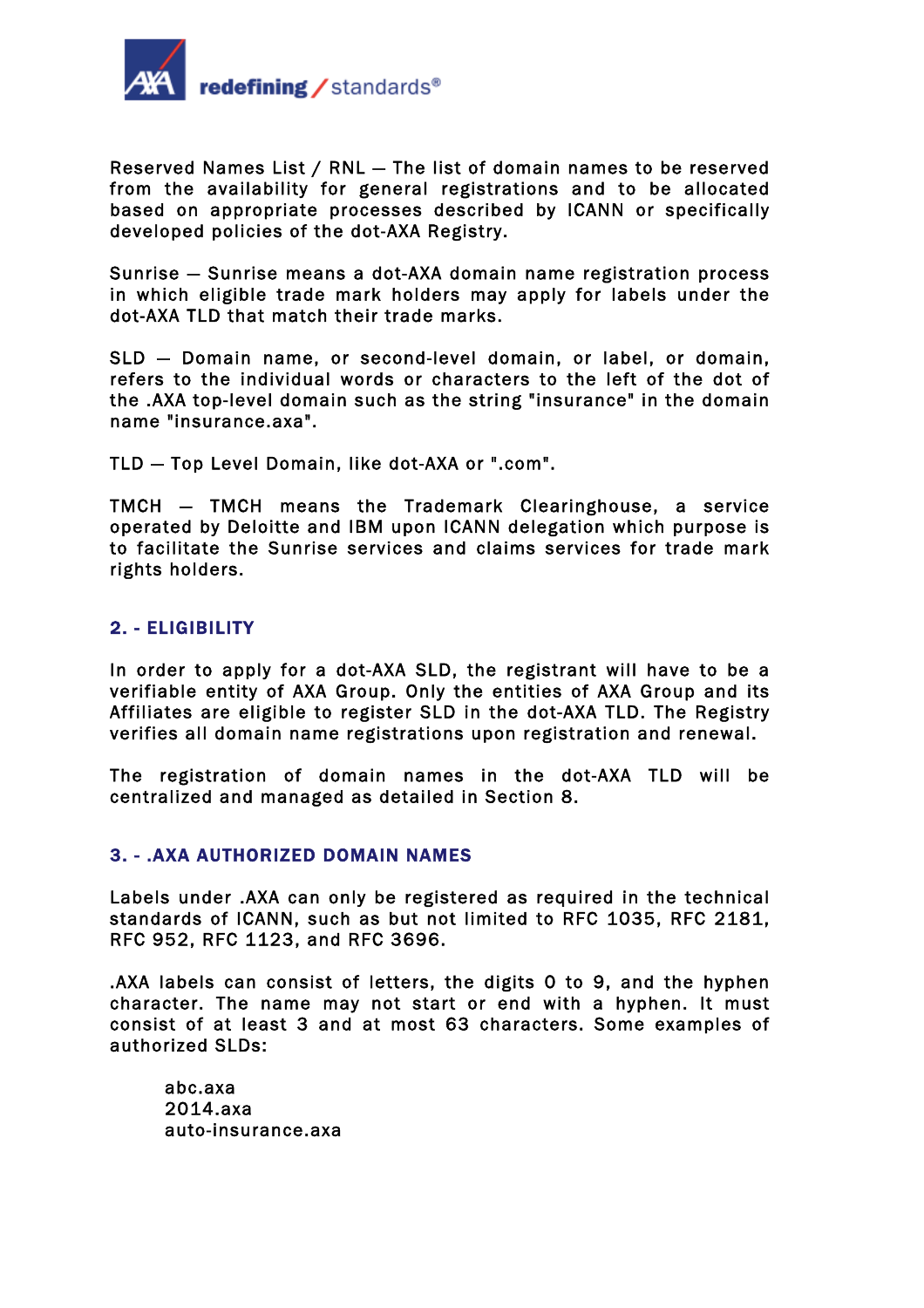

The Registry will not support International Domain Names.

The Registry will support domain names on third level, such as "france.insurance.axa".

All two-character ASCII domain names, such as "de.axa" or "ch.axa", will be withheld from registration or allocated to the registry operator. Such domain names may not be activated in the DNS, and may not be released for registration to any person or entity other than the registry operator, after agreement with the related government and countrycode manager of the string.

All country names, such as "france.axa", corresponding tothe UN list of country names from the United Nations Group of Experts on Geographic Names (see Appendix 2.), will be withheld from registration or allocated to the registry operator. Such domain names may not be activated in the DNS, and may not be released for registration to any person or entity other than the registry operator, after agreement with the related government and country-code manager of the string.

## 4. - .AXA PROHIBITED NAMES

Prevented from registration under .AXA are labels with abusive, racist, obscene or terms related to crime or offenses. The Registry can on its own discretion remove registered labels within these terms.

Use of a domain name that is barred or prohibited by law or legal proceeding in any jurisdiction, or is considered to be defamatory will permit the Registry to revoke the domain name.

## 5. - .AXA GENERIC RESERVED NAMES

In accordance with ICANN and with reference to the dot-AXA Registry Agreement Specification 5, the following generic labels are reserved from registration:

- − The ASCII label "EXAMPLE" shall be withheld from registration or allocated to Registry Operator at the second level and at all other levels within the TLD at which Registry Operator offers registrations.
- − Names of the Intergovernmental Organisations protected upon Article 6ter(1)(b) of the Paris Convention and/or accredited by the United Nations Economic and Social Council will be withheld from registration (see Appendix 2.).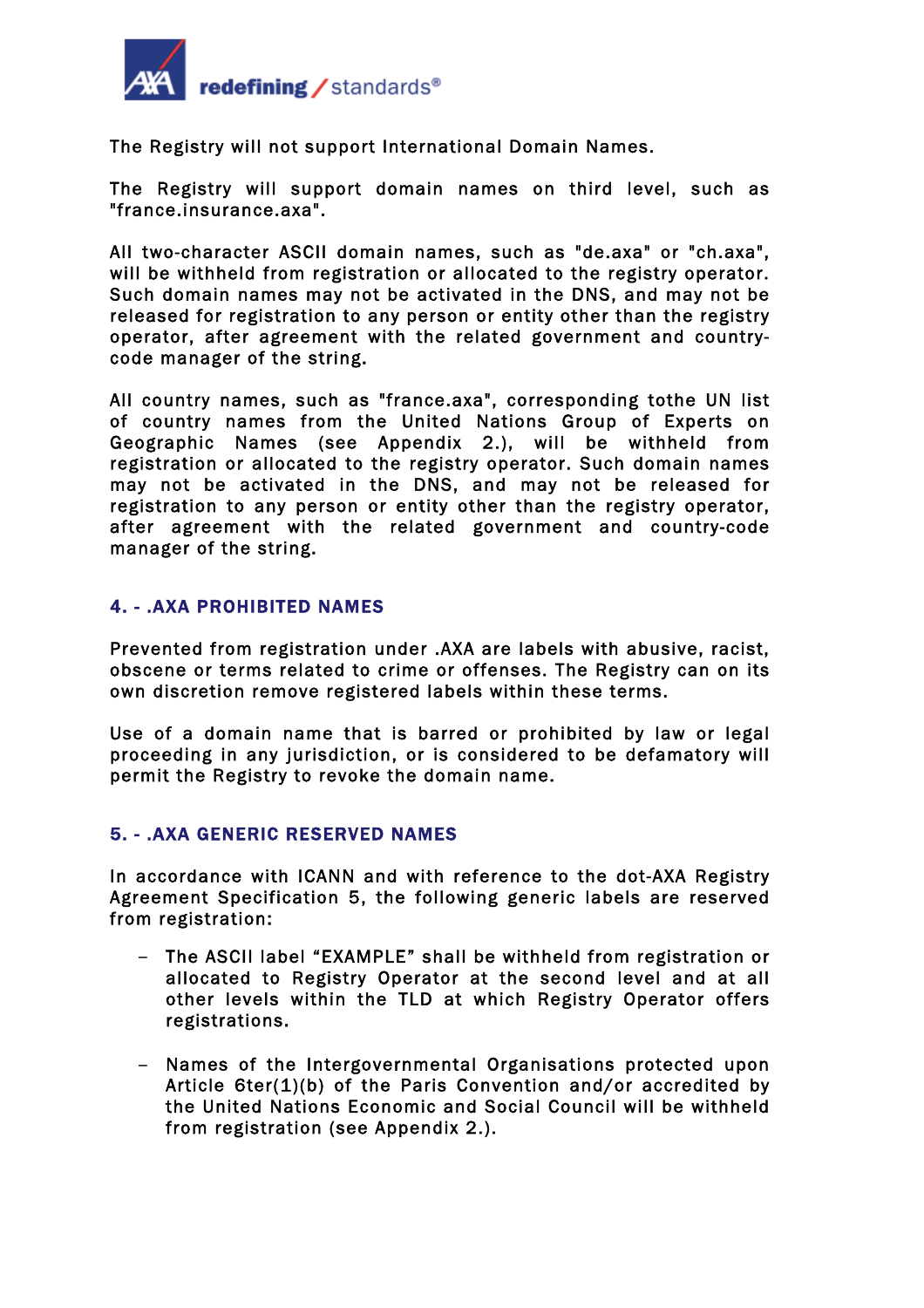

− Names from the dedicated reserved name list from the International Olympic Committee and International Red Cross and Red Crescent will be withheld from registration (see Appendix 2.).

## 6. - .AXA REGISTRY RESERVED NAMES

In accordance with ICANN, the Registry will set up the RNL, which is the list of labels reserved from registrations.

A first version of the RNL will be finalized 30 days prior to the Sunrise and made public in its entirety or partly to AXA entities. The RNL is further subjected to changes and may be updated upon request from the Registry.

Names entered on to the RNL will take precedence above all other applications submitted during the Launch phase and Go Live phase.

The RNL will be composed of the following name categories:

− 4 single character domains: "3.axa", "5.axa", "7.axa", "8.axa";

## 7. - REGISTRATION SCHEDULE

### Sunrise Period

The Sunrise Period is the starting point of the launch of the new dot-AXA TLD. During the Sunrise phase, registration of dot-AXA domains is reserved exclusively to those entities that are eligible to register domain names under the .AXA TLD and are holders of trademarks registered in the TMCH and having a corresponding Signed Mark Data (SMD).

The pre-validated marks already registered by AXA in the TMCH are detailed in Appendix 3.

The Sunrise period will start on 18 April 2014 and will last thirty (30) days.

Disputes regarding Sunrise eligibility will be managed by the TMCH providers (see http://trademark-clearinghouse.com/dispute).

The TMCH will hear challenges to Sunrise eligibility determinations. In the event of a dispute, the Registry will adhere to decisions issued as an outcome of the TMCH sunrise dispute process (see http://trademark-clearinghouse.com/dispute).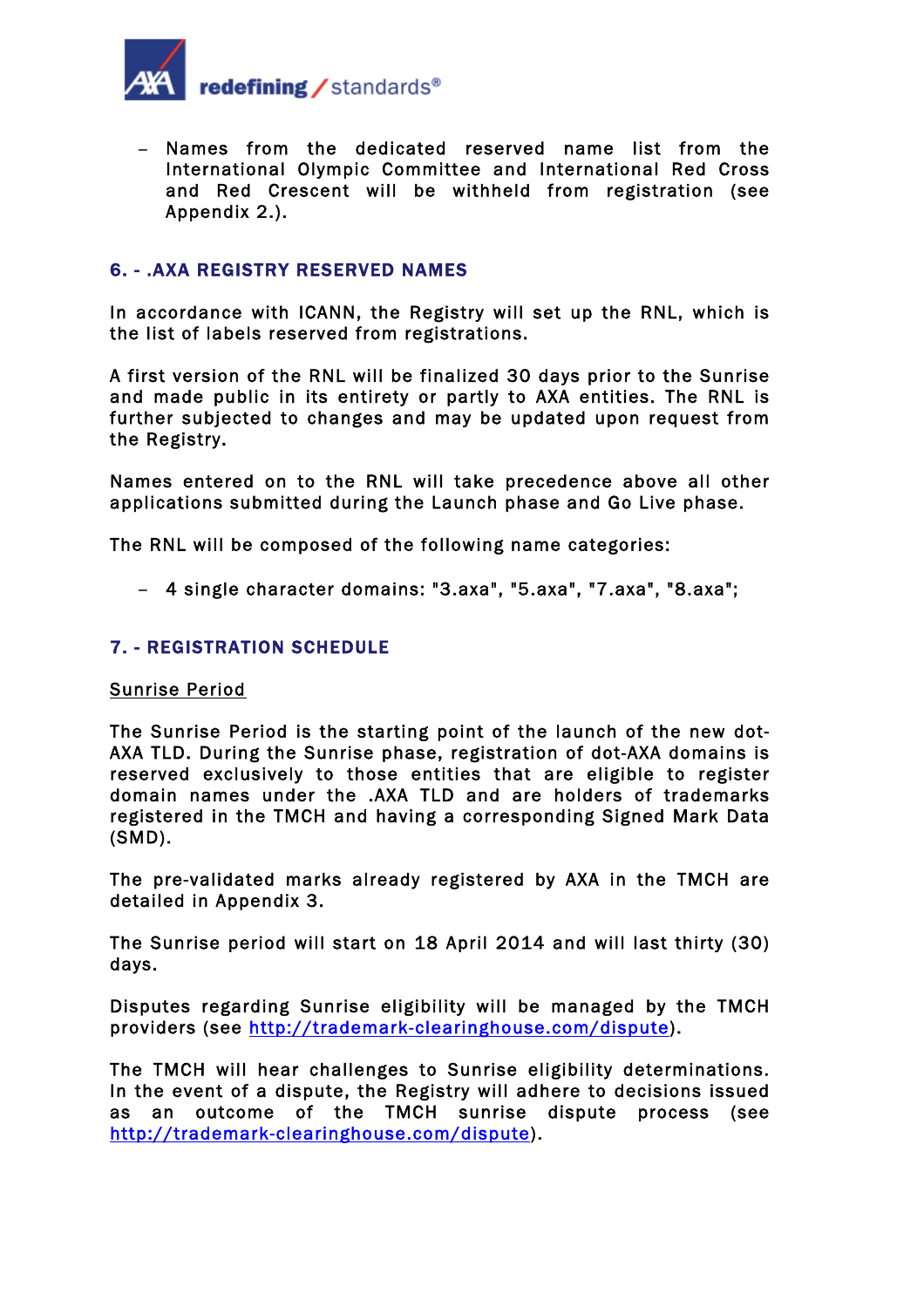

In the event of a dispute beyond the scope of the dispute resolution procedures discussed in this Policy, the disputing parties should seek legal advice and bring an action in an appropriate international forum.

The Registry will act in accordance with any binding notice of a relevant court order or arbitration award.

#### Golive and after

In the following days after the end of the Sunrise phase, domain name applications received during the Pre-Sunrise period will be delegated.

Golive or General Availability is the final and ongoing operations phase. This means that as soon as Golive starts, any eligible registrant may register a domain name.

Eligible registrant may apply for a dot-AXA domain name following the procedures specified in the AXA Digital Governance Process by filling a Digital Permit describing their domain name request.

### 8. - ILLEGAL USE AND COMPLIANCE

Use of a domain name that is barred or prohibited by law or legal proceeding in any jurisdiction, or is considered to be defamatory will permit the Registry to revoke the domain name.

## 9. - ENFORCEMENT

The .AXA domain name registration policies include enforcement procedures and processes, in addition to those procedures that have been established in accordance with Consensus Policies such as the Uniform Dispute Resolution Policy:

- Verification of entitlement of the registrant at the time of registration of a domain name, and this on a sample basis; and

- Ongoing verification throughout the term of the domain name registration.

Furthermore, the Registry Complaints Point of Contact will handle any complaints in relation to a .AXA domain name registration, including where the complainant alleges that a particular registrant does not meet the eligibility requirements or domain name restrictions.

If, following the investigation of a complaint or an ex officio review of the registrant's compliance with the Registry Operator's policies, or insufficient proof is provided by the Registrant that all policy requirements have been complied with, the Registry shall be entitled to put the domain name on hold or even revoke the domain name.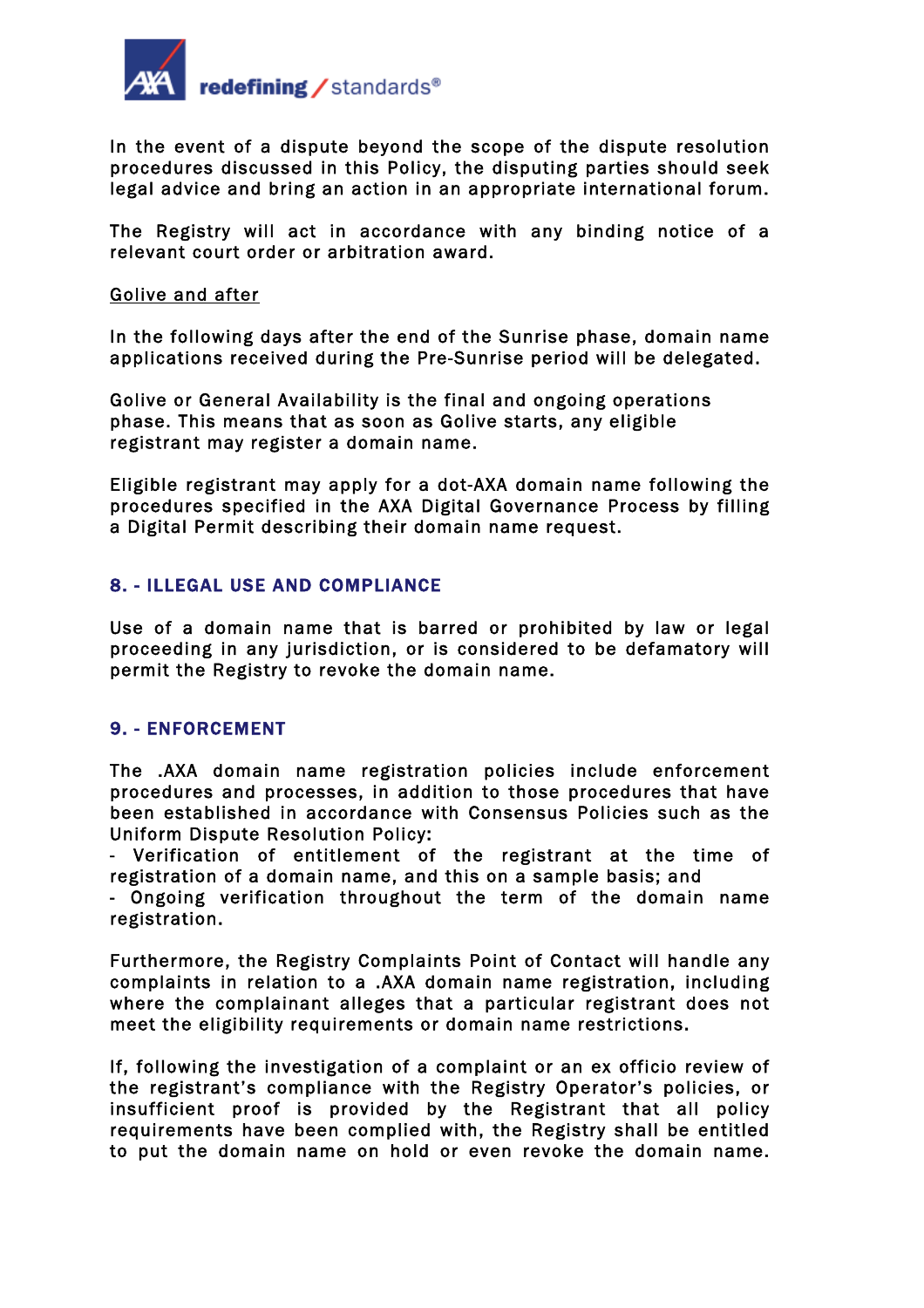

Furthermore, the Registry may inform the public that the domain name has been previously used contrary to its registration policies.

## 10. - WHOIS

The data collected by registrars during domain name registration will be published in the dot-AXA WHOIS database. This information will provide the public with the ability to get in touch with the domain name holder for any reason that requires actions to be taken.

In this operation, the Registry will be compliant with applicable privacy laws.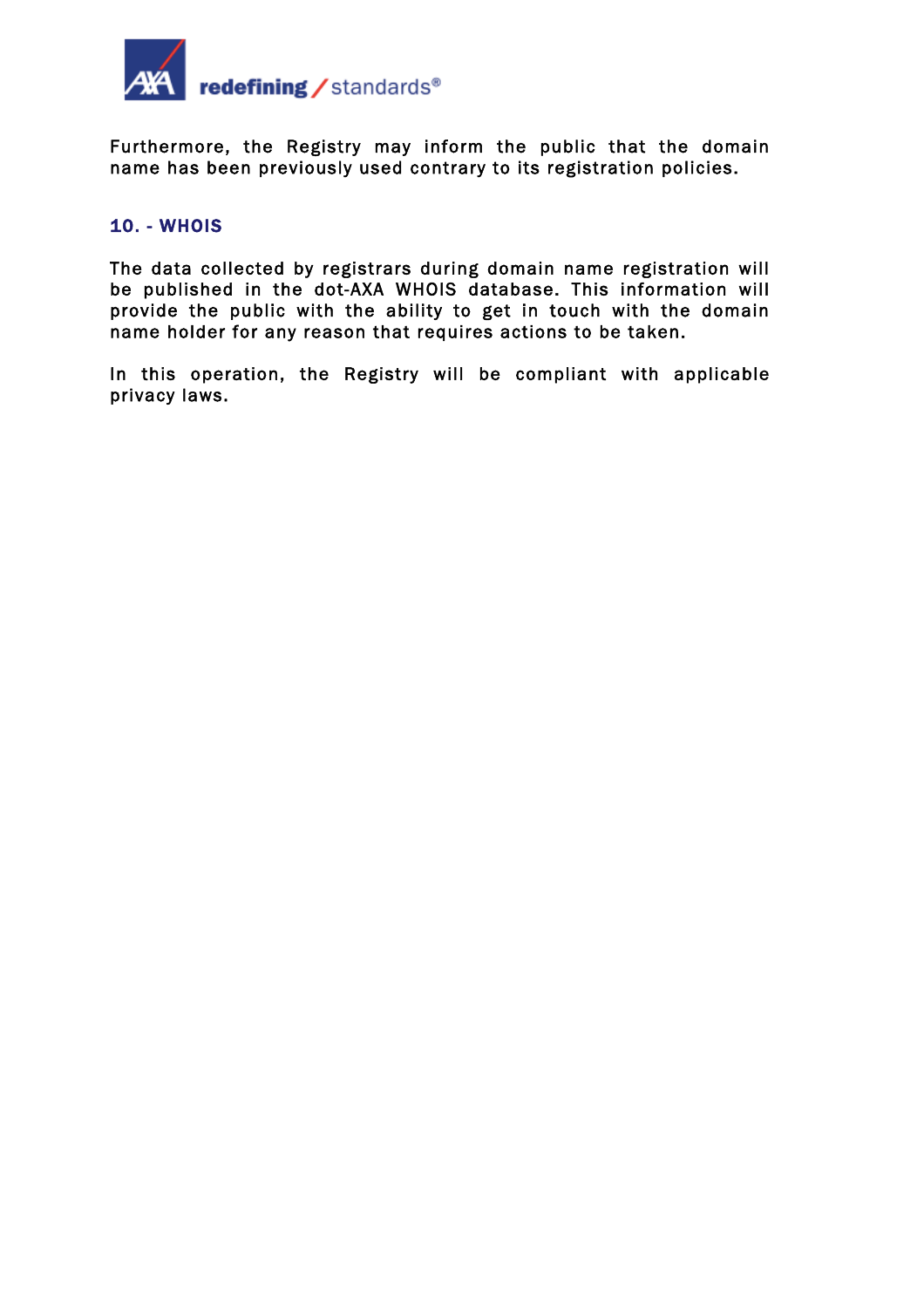

## Appendix 1. - ICANN Registry Agreement Affiliate Definition Article 2.9(c)

(c) For the purposes of this Agreement:

(i) "Affiliate" means a person or entity that, directly or indirectly, through one or more intermediaries, or in combination with one or more other persons or entities, controls, is controlled by, or is under common control with, the person or entity specified, and

(ii) "control" (including the terms "controlled by" and "under common control with") means the possession, directly or indirectly, of the power to direct or cause the direction of the management or policies of a person or entity, whether through the ownership of securities, as trustee or executor, by serving as an employee or a member of a board of directors or equivalent governing body, by contract, by credit arrangement or otherwise.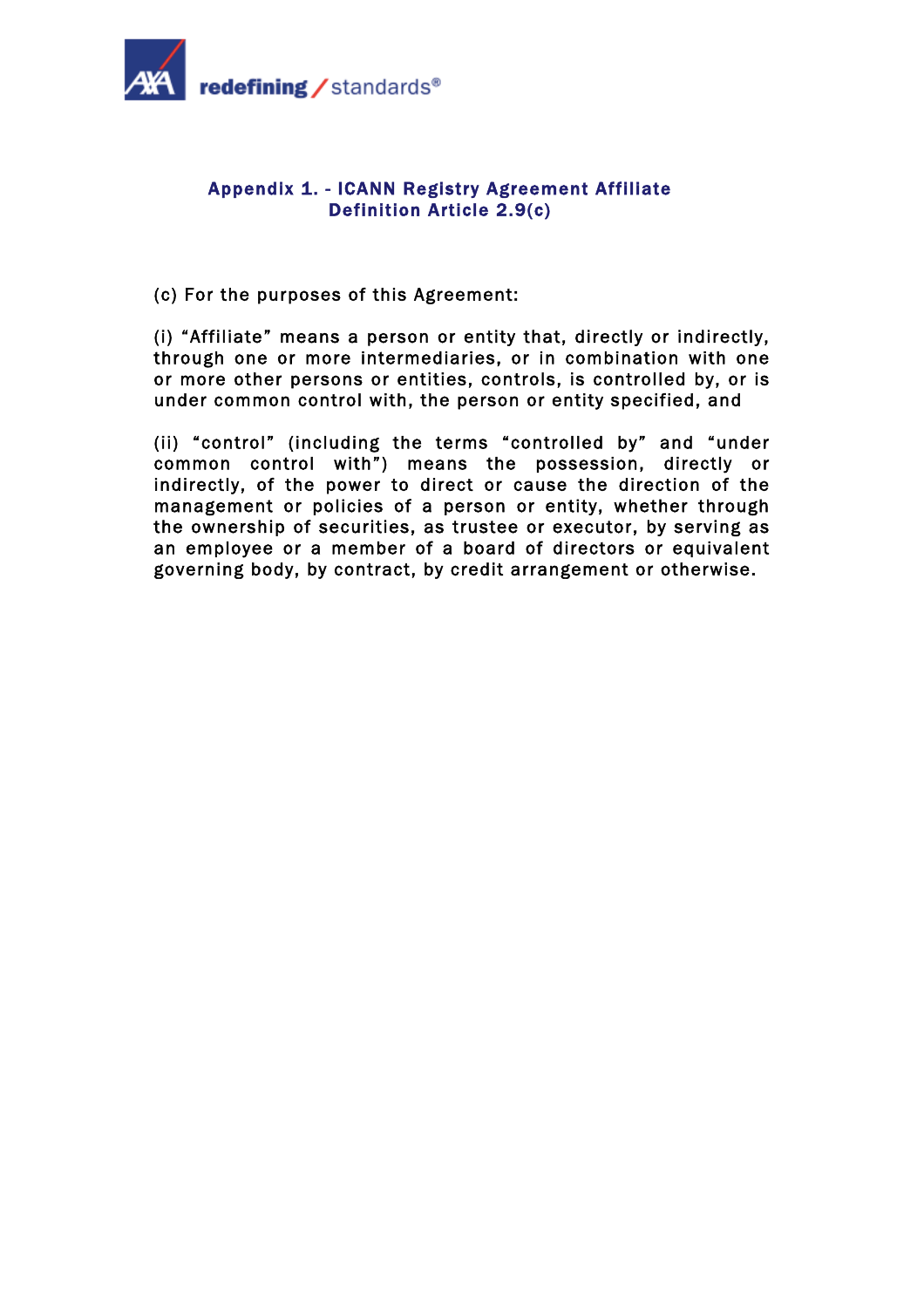

## Appendix 2. - ICANN Generic Reserved Names

The requirement for reservation of geographic names has been a part of the Registry Agreement for the past several years. The source lists of countries and geographic areas referred to in Specification 5 of the Registry Agreement are the ISO 3166-1 alpha-2 standard list of countries (http://www.iso.org/iso/country\_names\_and\_code\_elements) and the UN list of country names from the United Nations Group of Experts on Geographic Names (http://unstats.un.org/unsd/geoinfo/ungegn/docs/pubs/UNGEGN %20tech%20ref%20manual\_m87\_combined.pdf and http://unstats.un.org/unsd/geoinfo/ungegn/docs/26th-gegndocs/WP/WP54\_UNGEGN%20WG%20Country%20Names%20Docu ment%202011.pdf).

The following file contains the reserved names for a) International Olympic Committee, b) International Red Cross and Red Crescent Movement, and c) Intergovernmental Organizations, for new gTLDs.

The XML file with the reserved labels can be downloaded at

http://www.icann.org/sites/default/files/packages/reservednames/ReservedNames.xml.